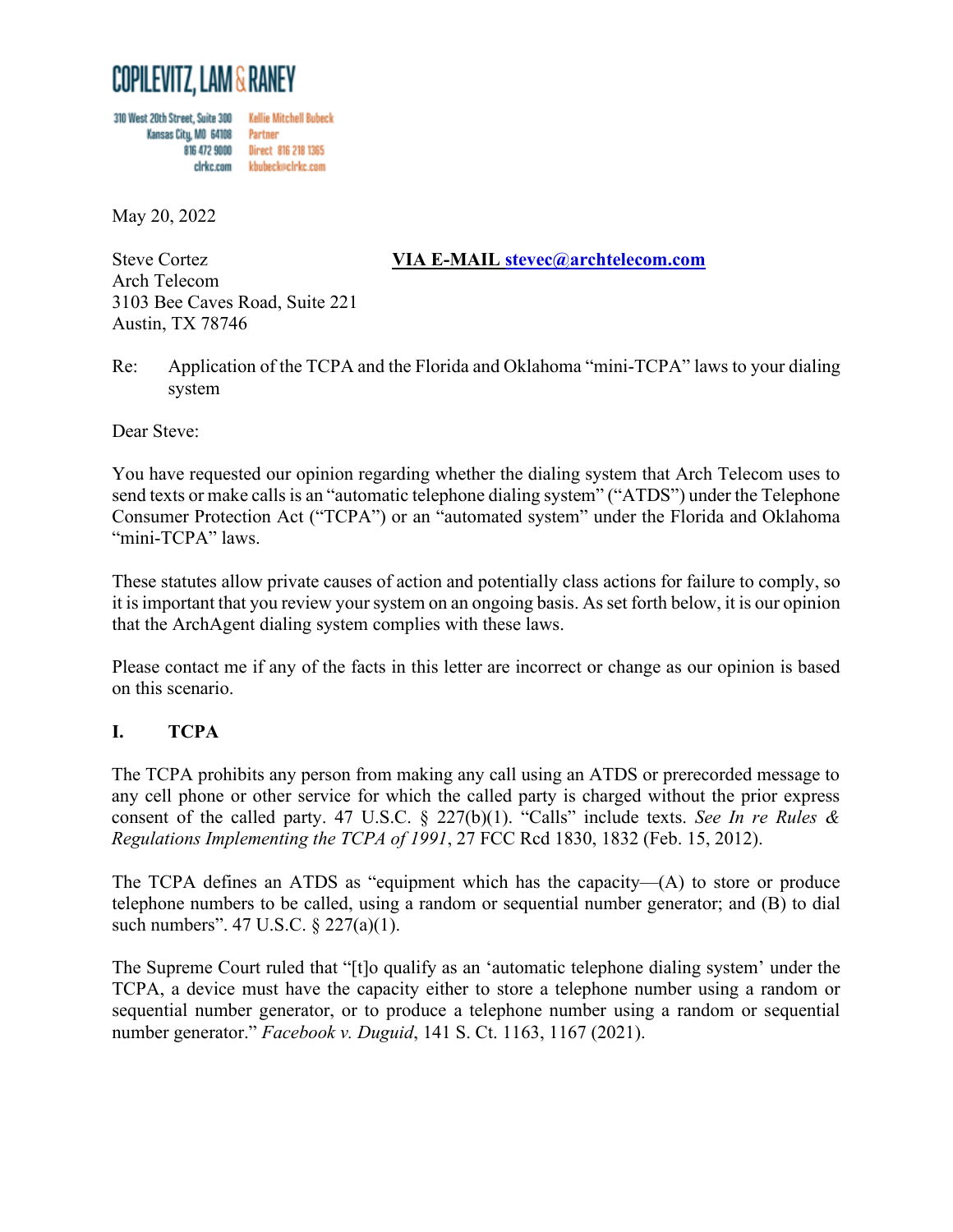Steve Cortez May 20, 2022 Page 2 of 6

In other words, "Congress' definition of an autodialer requires that in all cases, whether storing or producing numbers to be called, the equipment in question must use a random or sequential number generator." *Id*. at 1170.

The Supreme Court also refused to adopt a "human intervention" test when assessing the TCPA's ATDS definition.

[A]ll devices require some human intervention, whether it takes the form of programming a cell phone to respond automatically to texts received while in "do not disturb" mode or commanding a computer program to produce and dial phone numbers at random. We decline to interpret the TCPA as requiring such a difficult line-drawing exercise around how much automation is too much.

*Id.* at 1171 n. 6. The "human intervention" test had been used by some courts in the past but is no longer applicable to this issue or the definition of ATDS. As set forth below, however, "human intervention" is still relevant to compliance with Florida and Oklahoma law.

In addition, Plaintiffs' attorneys have seized onto the Court's hypothetical example in footnote 7 of *Facebook* to argue that any pre-produced contact list that dialing equipment calls from is, by definition, an ATDS: "an autodialer might use a random number generator to determine the order in which to pick phone numbers from a preproduced list. It would then store those numbers to be dialed at a later time." *Id.* at n. 7.

However, this argument has repeatedly failed. District court cases decided post-*Facebook* have held that when a company randomly makes calls from a preproduced list of phone numbers, it is not randomly or sequentially *storing or producing* telephone numbers because the underlying list was not itself created through a random or sequential number generator, and thus it is not an ATDS. *See, e.g.*, *Brickman v. Facebook, Inc.*, No. 16-cv-00751-WHO, 2021 U.S. Dist. LEXIS 175700 (N.D. Cal. Sep. 15, 2021); *Borden v. Efinancial, LLC*, No. C19-1430JLR, 2021 U.S. Dist. LEXIS 153086 (W.D. Wash. Aug. 13, 2021); *Franco v. Alorica Inc.*, No. 2:20-CV-05035-DOC-(KESx), 2021 U.S. Dist. LEXIS 164438 (C.D. Cal. July 27, 2021); *Barry v. Ally Fin., Inc.*, 2021 U.S. Dist. LEXIS 129573 (E.D. Mich. July 13, 2021); *Hufnus v. DoNotPay, Inc.*, No. 20-cv-08701, 2021 U.S. Dist. LEXIS 118325 (N.D. Cal. June 24, 2021); *Watts v. Emergency Twenty Four, Inc.*, No. 20-CV-1820, 2021 U.S. Dist. LEXIS 115053 (N.D. Ill. June 21, 2021); *Timms v. USAA Fed. Sav. Bank,* C/A No. 3:18-cv-01495-SAL, 2021 U.S. Dist. LEXIS 108083 (D.S.C. June 9, 2021).

On May 9, 2022, you provided me an explanation of the equipment, which you demonstrated over Zoom. Our conversation confirmed that the equipment employed by Arch Telecom does not work in concert with any other equipment, whether owned by Arch Telecom, its affiliates or any third party, which individually or taken as a whole, would have any present or future capacity to store or produce, and dial random or sequential numbers.

Specifically, real estate agents or other subscribers that sign up for an ArchAgent account are required to login in with their username and password. Once logged in, agents can review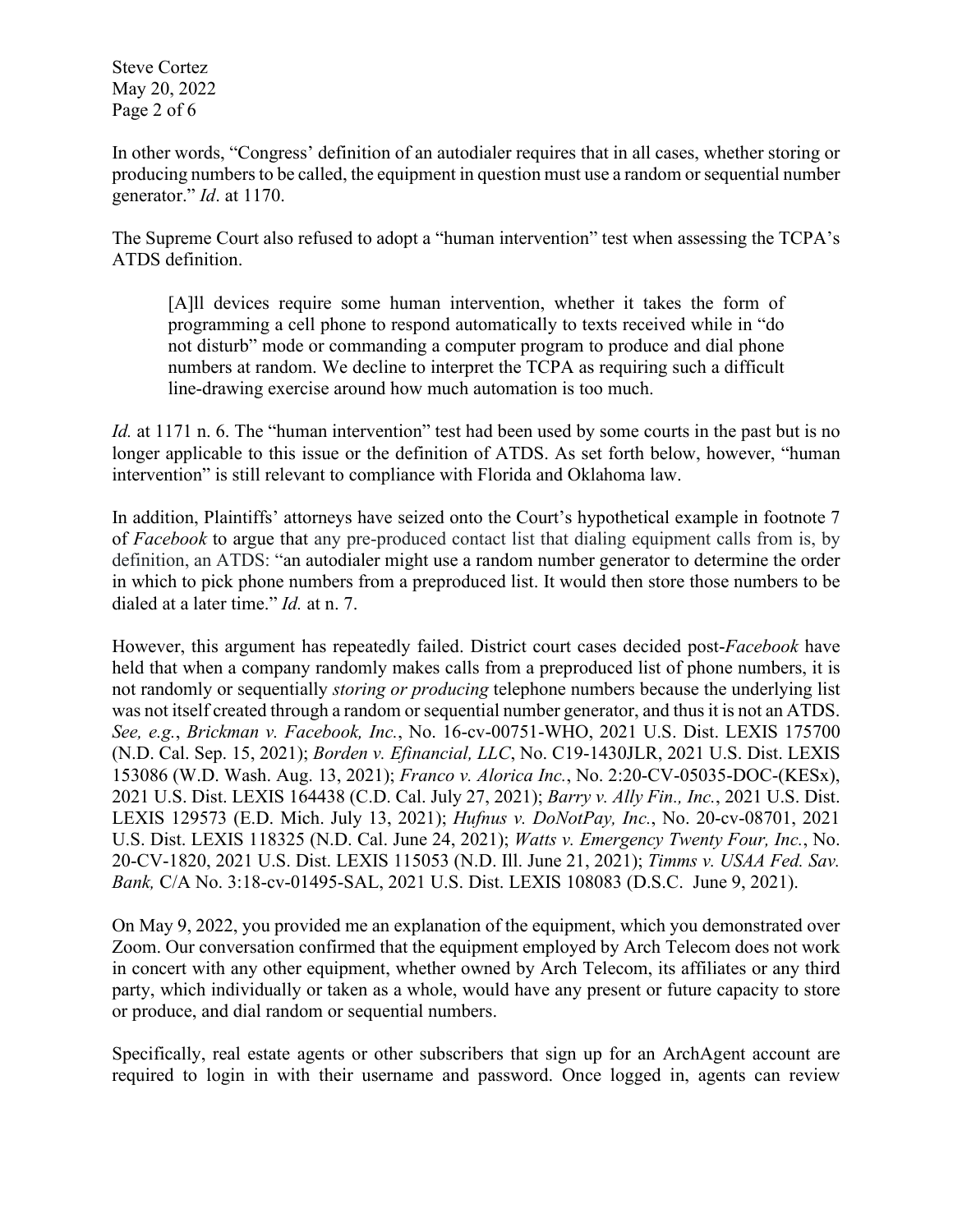Steve Cortez May 20, 2022 Page 3 of 6

properties and contact information of individuals that are likely to sell their properties based on ArchAgent's internal algorithms.

Agents must manually select which properties they want to call based on the parameters they set and click "start session" to begin dialing phone numbers based on the list they created. Calls cannot be automatically dialed, and agents can jump around and manually select different properties at any time. Agents can only call one number at a time. Agents cannot make prerecorded calls.<sup>[1](#page-2-0)</sup> The system cannot initiate a call in any other way and cannot generate numbers to be called using a random or sequential number generator.

Based on your explanation, and the sources cited above, it is our opinion that ArchAgent is not an ATDS.

### **II. Florida**

Florida law restricts calls and texts using an "automated system", and you have therefore asked us to review ArchAgent's compliance with that statute, as well.

Florida prohibits "mak[ing] or knowingly allow[ing] a telephonic sales call<sup>[2](#page-2-1)</sup> to be made if such call involves an automated system for the selection or dialing of telephone numbers or the playing of a recorded message when a connection is completed to a number called." Fla. Stat. Ann. § 501.059(8)(a). The statute exempts calls made with prior express written consent. *Id.* at  $(1)(g)$ .<sup>[3](#page-2-2)</sup>

<span id="page-2-0"></span><sup>&</sup>lt;sup>1</sup> The TCPA prohibits calls to cell phones using an artificial or prerecorded voice for marketing purposes unless the caller has obtained the prior express written consent of the called party. 47 U.S.C. § 227(b)(1)(A)(iii).  $2 \text{ A}$  "telephonic sales call" is defined as:

<span id="page-2-1"></span>

a telephone call, text message, or voicemail transmission to a consumer for the purpose of soliciting a sale of any consumer goods or services, soliciting an extension of credit for consumer goods or services, or obtaining information that will or may be used for the direct solicitation of a sale of consumer goods or services or an extension of credit for such purposes.

Fla. Stat. Ann. § 501.059(1)(j).

<span id="page-2-2"></span><sup>&</sup>lt;sup>3</sup> "Prior express written consent" means a written agreement that:

<sup>1.</sup> Bears the signature of the called party;

<sup>2.</sup> Clearly authorizes the person making or allowing the placement of a telephonic sales call by telephone call, text message, or voicemail transmission to deliver or cause to be delivered to the called party a telephonic sales call using an automated system for the selection or dialing of telephone numbers, the playing of a recorded message when a connection is completed to a number called, or the transmission of a prerecorded voicemail;

<sup>3.</sup> Includes the telephone number to which the signatory authorizes a telephonic sales call to be delivered; and

<sup>4.</sup> Includes a clear and conspicuous disclosure informing the called party that:

a. By executing the agreement, the called party authorizes the person making or allowing the placement of a telephonic sales call to deliver or cause to be delivered a telephonic sales call to the called party using an automated system for the selection or dialing of telephone numbers or the playing of a recorded message when a connection is completed to a number called; and

b. He or she is not required to directly or indirectly sign the written agreement or to agree to enter into such an agreement as a condition of purchasing any property, goods, or services.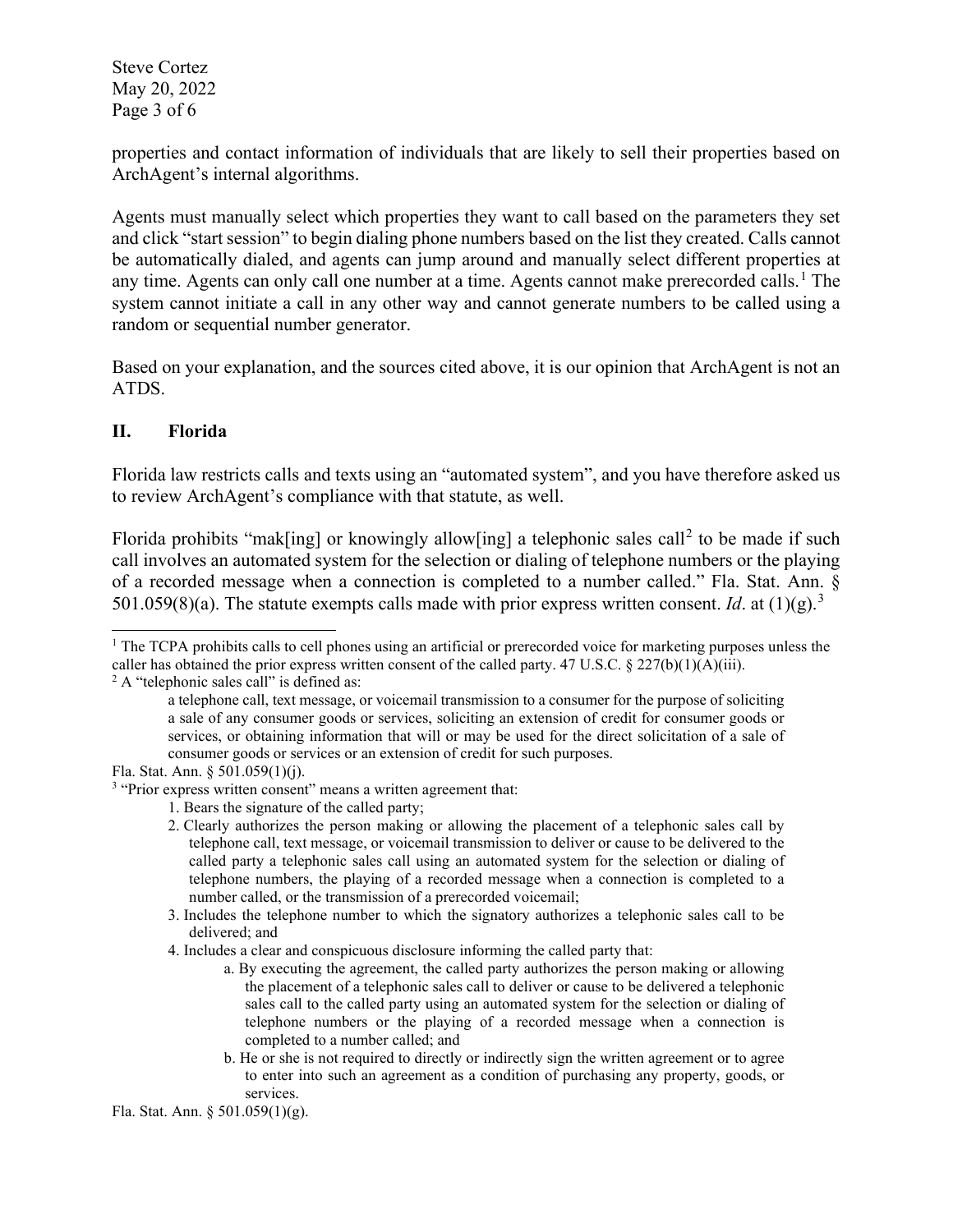Steve Cortez May 20, 2022 Page 4 of 6

The term "automated system" is not defined, but it is not necessarily the same as an ATDS as defined by the TCPA and interpreted in *Facebook*. Courts have not yet interpreted the term or applied it to dialing systems in published opinions.

However, the Florida Senate Committee notes on the amendment to Fla. Stat. Ann. § 501.059 provide insight on the Senate's intent for the definition of an "automated system". In the Bill Analysis and Fiscal Impact Statement prepared by the Professional Staff of the Committee on Rules dated April 19, 2021, it states:

Section 501.059(8), F.S., prohibits solicitations via telephone calls, text messages, and direct-to-voicemail transmissions if the communication is initiated with an automated system that selects or dials the telephone numbers (autodialer), or if the communication plays a recorded message upon connection with the consumer.

*See* The Florida Senate Bill Analysis and Fiscal Impact Statement for CS/SB 1120, <https://www.flsenate.gov/Session/Bill/2021/1120/Analyses/2021s01120.rc.PDF> (Apr. 19, 2021) (emphasis added).

"Autodialer" is not defined in the statute or Committee notes, but in practice it is often used to refer to a "predictive dialer". A "predictive dialer" is a type of automated dialer that systematically dials phone numbers and connects the call to the agent if someone picks up their phone. It is designed to increase agents' efficiency by calling as many leads as possible. The system quickly moves on to the next lead after an unanswered call.

Relying on the Committee notes, it appears the intent of the statute is to prohibit calls made using a predictive dialer absent prior express consent, i.e., a dialer that systematically dials phone numbers without an agent taking any action to initiate the call.

In our opinion, there are two ways in which a dialing system could call or text numbers using human actions that would significantly reduce the risk that the system is an "automated system":

- 1. When using the dialing system, the agent would make at least two clicks: one to select the number to dial and one to make the dialer call/text.
- 2. When using the dialing system, the agent would make one click to select and dial the number. The screen should not automatically bring up or "pop up" the number. This also likely complies with Florida's law.

As explained above, the ArchAgent dialing system requires multiple clicks from an agent to send texts or make calls. Agents must manually select which properties they want to call based on the parameters they set and click "start session" to begin dialing phone numbers based on the list they created. Calls cannot be automatically dialed, and agents can jump around and select different properties at any time. Agents can only call one number at a time. Agents cannot make prerecorded calls. The system cannot initiate a call in any other way and cannot generate numbers to be called using a random or sequential number generator.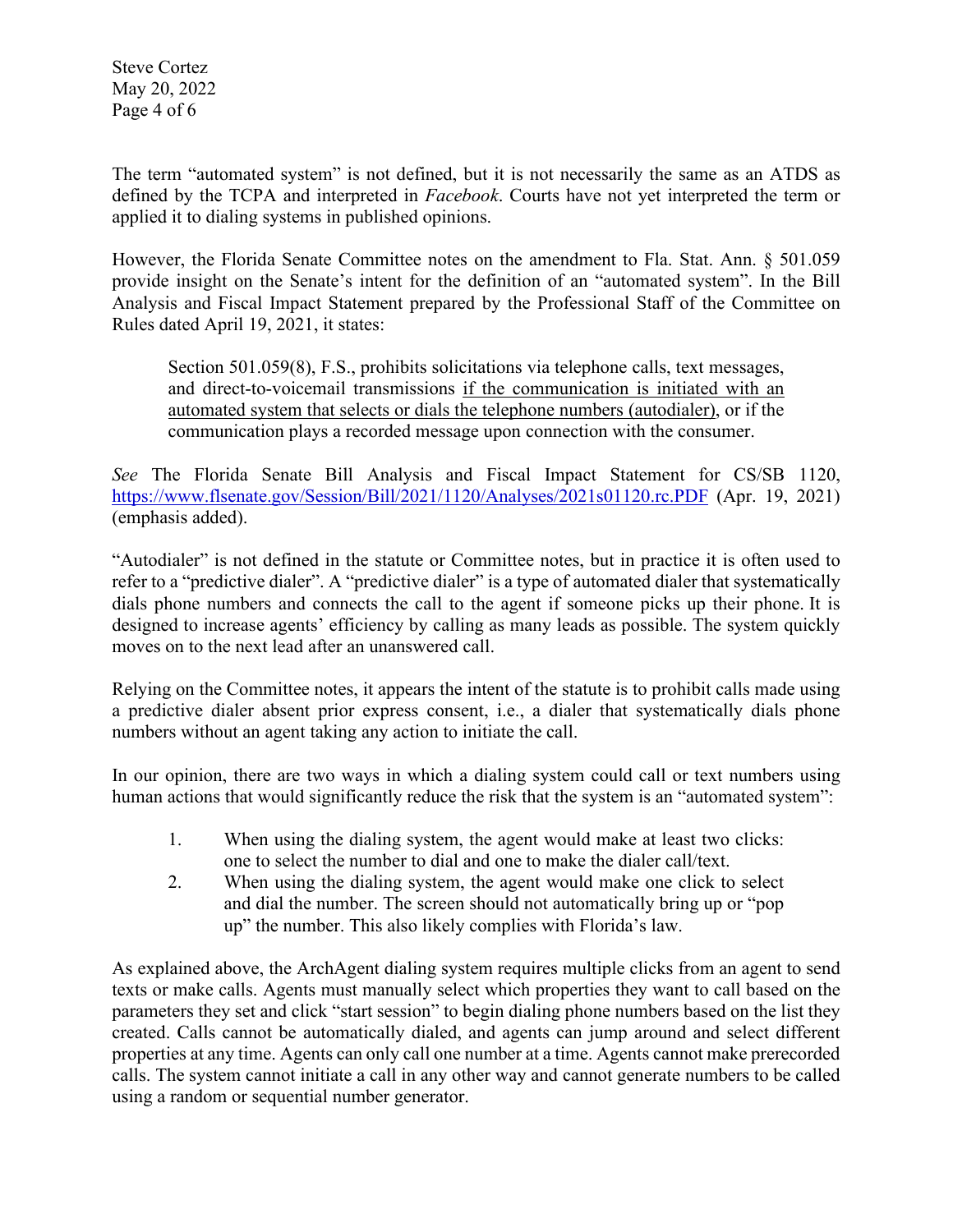Steve Cortez May 20, 2022 Page 5 of 6

Based on your explanation, and the sources cited above, it is our opinion that ArchAgent is not an "automated system" under Florida law.

# **III. Oklahoma**

Like Florida's "mini-TCPA" law, Oklahoma's newly created Telephone Solicitation Act of 2022 prohibits "a telephonic sales call to be made if such call involves an automated system for the selection or dialing of telephone numbers or the playing of a recorded message when a connection is completed to a number called without the prior express written consent of the called party." *See*  [Oklahoma HB 3168.](https://legiscan.com/OK/text/HB3168/id/2584616/Oklahoma-2022-HB3168-Enrolled.pdf) [4](#page-4-0)

The term "automated system" is also not defined, but it is not necessarily the same as an ATDS as defined by the TCPA and interpreted in *Facebook*. Courts have also not yet interpreted the term or applied it to dialing systems in published opinions.

In absence of other guidance and the fact that the bill mirrors Florida's statute, it appears the intent of the bill is to prohibit calls made using a predictive dialer absent prior express consent, i.e., a dialer that systematically dials phone numbers without an agent taking any action to initiate the call.

In our opinion, there are two ways in which a dialing system could call or text numbers using human actions that would significantly reduce the risk that the system is an "automated system":

- 1. When using the dialing system, the agent would make at least two clicks: one to select the number to dial and one to make the dialer call/text.
- 2. When using the dialing system, the agent would make one click to select and dial the number. The screen should not automatically bring up or "pop up" the number. This also likely complies with Oklahoma's law.

As explained above, the ArchAgent dialing system requires multiple clicks from an agent to send texts or make calls. Agents must manually select which properties they want to call based on the parameters they set and click "start session" to begin dialing phone numbers based on the list they created. Calls cannot be automatically dialed, and agents can jump around and select different properties at any time. Agents can only call one number at a time. Agents cannot make prerecorded calls. The system cannot initiate a call in any other way and cannot generate numbers to be called using a random or sequential number generator.

Based on your explanation, and the sources cited above, it is our opinion that ArchAgent is not an "automated system" under Oklahoma law.

<span id="page-4-0"></span><sup>4</sup> To be codified as Okla. Stat. Ann. tit. 15, § 755C.3(A).